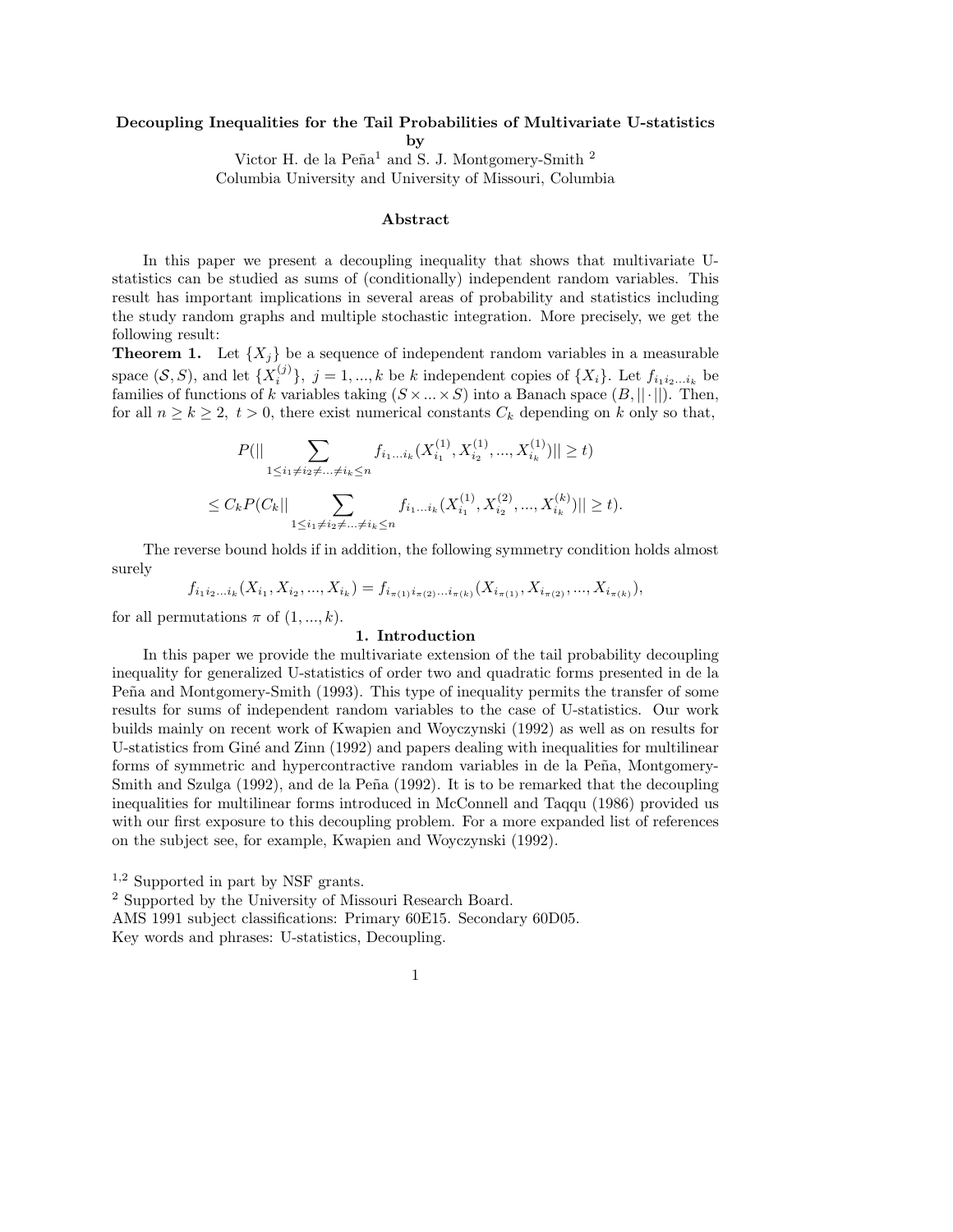#### 2. Main Result

**Theorem 1.** Let  $\{X_i\}$  be a sequence of independent random variables in a measurable space  $(S, S)$ , and let  $\{X_i^{(j)}\}$  $\{i_j^{(j)}\}, j = 1, ..., k$  be k independent copies of  $\{X_i\}$ . Let  $f_{i_1 i_2...i_k}$  be families of functions of k variables taking  $(S \times ... \times S)$  into a Banach space  $(B, ||\cdot||)$ . Then, for all  $n \geq k \geq 2$ ,  $t > 0$ , there exist numerical constants  $C_k$ ,  $\tilde{C}_k$  depending on k only so that,

$$
P(||\sum_{1 \le i_1 \ne i_2 \ne \dots \ne i_k \le n} f_{i_1 \dots i_k}(X_{i_1}^{(1)}, X_{i_2}^{(1)}, ..., X_{i_k}^{(1)})|| \ge t)
$$
  

$$
\le C_k P(C_k || \sum_{1 \le i_1 \ne i_2 \ne \dots \ne i_k \le n} f_{i_1 \dots i_k}(X_{i_1}^{(1)}, X_{i_2}^{(2)}, ..., X_{i_k}^{(k)})|| \ge t).
$$

If in addition, the following symmetry condition holds almost surely

$$
f_{i_1 i_2...i_k}(X_{i_1}, X_{i_2}, ..., X_{i_k}) =
$$
  

$$
f_{i_{\pi(1)} i_{\pi(2)}...i_{\pi(k)}}(X_{i_{\pi(1)}}, X_{i_{\pi(2)}}, ..., X_{i_{\pi(k)}})
$$

for all permutations  $\pi$  of  $(1, ..., k)$ , then

$$
P(||\sum_{1 \le i_1 \ne i_2 \ne \dots \ne i_k \le n} f_{i_1 \dots i_k}(X_{i_1}^{(1)}, X_{i_2}^{(2)}, \dots, X_{i_k}^{(k)})|| \ge t)
$$
  

$$
\le \tilde{C}_k P(\tilde{C}_k || \sum_{1 \le i_1 \ne i_2 \ne \dots \ne i_k \le n} f_{i_1 \dots i_k}(X_{i_1}^{(1)}, X_{i_2}^{(1)}, \dots, X_{i_k}^{(1)})|| \ge t).
$$

Note: In this paper we use the notation  $\{i_1 \neq i_2 \neq \ldots \neq i_k\}$  to denote that all of  $i_1, ..., i_k$ are different.

#### 3. Preliminary Results

Throughout this paper we will be using two results found in earlier work. The first one comes from de la Peña and Montgomery-Smith (1993). For completeness we reproduce the proof here.

**Lemma 1.** Let  $X$ ,  $Y$  be two i.i.d. random variables. Then

(1) 
$$
P(||X|| \ge t) \le 3P(||X + Y|| \ge \frac{2t}{3}).
$$

**Proof:** Let  $X, Y, Z$  be i.i.d. random variables. Then

$$
P(||X|| \ge t)
$$
  
=  $P(||(X + Y) + (X + Z) - (Y + Z)|| \ge 2t)$   
 $\le P(||X + Y|| \ge 2t/3) + P(||X + Z|| \ge 2t/3) + P(||Y + Z|| \ge 2t/3)$   
=  $3P(||X + Y|| \ge 2t/3).$ 

The second result comes from Kwapien and Woyczynski (1992) and can also be found in de la Peña and Montgomery-Smith (1993).

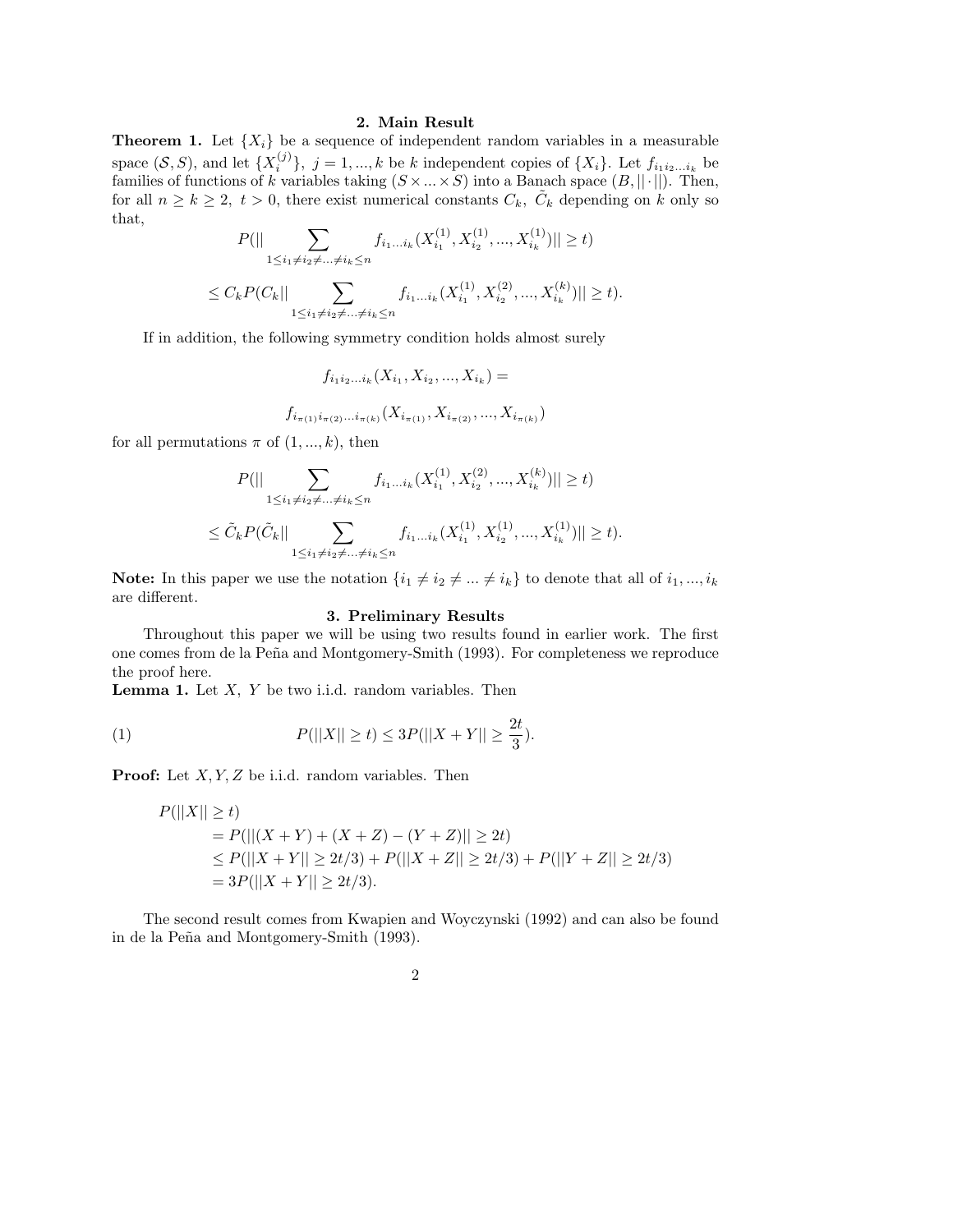Proposition 1. Let Y be any mean zero random variable with values in a Banach space  $(B, || \cdot ||)$ . Then, for all  $a \in B$ ,

(2) 
$$
P(||a+Y|| \ge ||a||) \ge \frac{\kappa}{4},
$$

where  $\kappa = \inf_{x' \in B'} \frac{(E|x'(Y)|)^2}{E(x'(Y))^2}$  $\frac{[E|x'(Y)|]^2}{E(x'(Y))^2}$ . (Here B' denotes the family of linear functionals on B.) **Proof:** Note first that if  $\xi$  is a random variable for which  $E\xi = 0$ , then  $P(\xi \ge 0) \ge$ 1 4  $(E|\xi|)^2$  $\frac{E|\xi|}{E(\xi^2)}$ . From this, we deduce that  $P(x'(Y) \geq 0) \geq \frac{1}{4}$ 4  $(E|X'(Y)|)^2$  $\frac{E[X(Y)]}{E(X'(Y))^2}$  The result then follows, because if  $x'\in B'$  is such that  $||x'|| = 1$  and  $x'(a) = ||a||$ , then  $\{||a + Y|| \ge ||a||\}$  contains  ${x'(a+Y) \geq x'(a)} = {x'(Y) \geq 0}.$ 

**Lemma 2.** Let  $x, a_{i_1}, a_{i_1 i_2}, ..., a_{i_1 i_2 ... i_k}$  belong to a Banach space  $(B, || \cdot ||)$ . Let  $\{\epsilon_i\}$  be a sequence of symmetric Bernoulli random variables. Then,

$$
P(||x + \sum_{r=1}^{k} \sum_{1 \le i_i \ne i_2 \ne \dots \ne i_r \le n} a_{i_1 \dots i_r} \epsilon_{i_1} \dots \epsilon_{i_r} || \ge ||x||) \ge c_k^{-1},
$$

for a universal constant  $1 < c_k < \infty$  depending on k only.

**Proof:** Suppose that  $x, a_{i_1}, a_{i_1 i_2}, ..., a_{i_1 i_2 ... i_k}$  are in  $R$ , then since the  $\epsilon$ 's are hypercontractive, by equation (1.4) of Kwapien and Szulga (1991) and the easy argument of the proof of Lemma 3 in de la Peña and Montgomery-Smith (1993), for some  $\sigma > 0$ , we get

$$
(E|\sum_{r=1}^{k}\sum_{1\leq i_{1}\neq...\neq i_{r}\leq n} a_{i_{1}...i_{r}}\epsilon_{i_{1}}...\epsilon_{i_{r}}|^{4})^{\frac{1}{4}}
$$
  
= 
$$
(E|\sum_{r=1}^{k}\sum_{1\leq i_{1}<...  

$$
\leq \sigma^{-k}(E|\sum_{r=1}^{k}\sum_{1\leq i_{1}<...  
= 
$$
\sigma^{-k}(E|\sum_{r=1}^{k}\sum_{1\leq i_{1}\neq...\neq i_{k}\leq n} a_{i_{1}...i_{r}}\epsilon_{i_{1}}...\epsilon_{i_{r}}|^{2})^{\frac{1}{2}},
$$
$$
$$

where  $b_{i_1...i_r} = \sum_{\pi \in S_r} a_{i_{\pi(1)}...i_{\pi(r)}},$  and  $S_r$  denotes the set of all permutations of  $\{1,...,r\}.$ Next, observe that  $||\xi||_4 \leq \sigma^{-2} ||\xi||_2$  implies that  $||\xi||_2 \leq \sigma^{-4} ||\xi||_1$ . Take  $x' \in B'$  so that  $||x'|| = 1$  and  $x'(x) = ||x||$ , then

$$
P(||x + \sum_{r=1}^{k} \sum_{1 \le i_i \ne i_2 \ne \dots \ne i_r \le n} a_{i_1 \dots i_r} \epsilon_{i_1} \dots \epsilon_{i_r}|| \ge ||x||)
$$
  
\n
$$
\ge P(x'(x) + \sum_{r=1}^{k} \sum_{1 \le i_i \ne i_2 \ne \dots \ne i_r \le n} x'(a_{i_1 \dots i_r}) \epsilon_{i_1} \dots \epsilon_{i_r} \ge x'(x))
$$
  
\n
$$
= P(\sum_{r=1}^{k} \sum_{1 \le i_i \ne i_2 \ne \dots \ne i_r \le n} x'(a_{i_1 \dots i_r}) \epsilon_{i_1} \dots \epsilon_{i_r} \ge 0) \ge c_k^{-1}
$$

**Note:** Throughout this paper we will use  $c_k$  and  $C_k$  to denote numerical constants that depend on k only and may change from application to application.

# 4. Proof of the Upper Bound:

Our proof of this result is obtained by applying the argument used in the proof of the upper bound in the bivariate case plus an inductive argument. Let  $\{\sigma_i\}$  be a sequence of independent symmetric Bernoulli random variables,  $P(\sigma_i = 1) = \frac{1}{2}$  and  $P(\sigma_i = -1) = \frac{1}{2}$ . Consider random variables  $(Z_i^{(1)})$  $z_i^{(1)}, Z_i^{(2)}$ ) such that  $(Z_i^{(1)})$  $Z_i^{(1)}, Z_i^{(2)}$ ) =  $(X_i^{(1)}$  $f_i^{(1)}, X_i^{(2)}$  if  $\sigma_i = 1$  and  $(Z_i^{(1)}$  $x_i^{(1)}, Z_i^{(2)}$ ) =  $(X_i^{(2)}$  $i^{(2)}$ ,  $X_i^{(1)}$ ) if  $\sigma_i = -1$ . Then  $(1 + \sigma_i)$  and  $(1 - \sigma_i)$  are either 0 or 2 and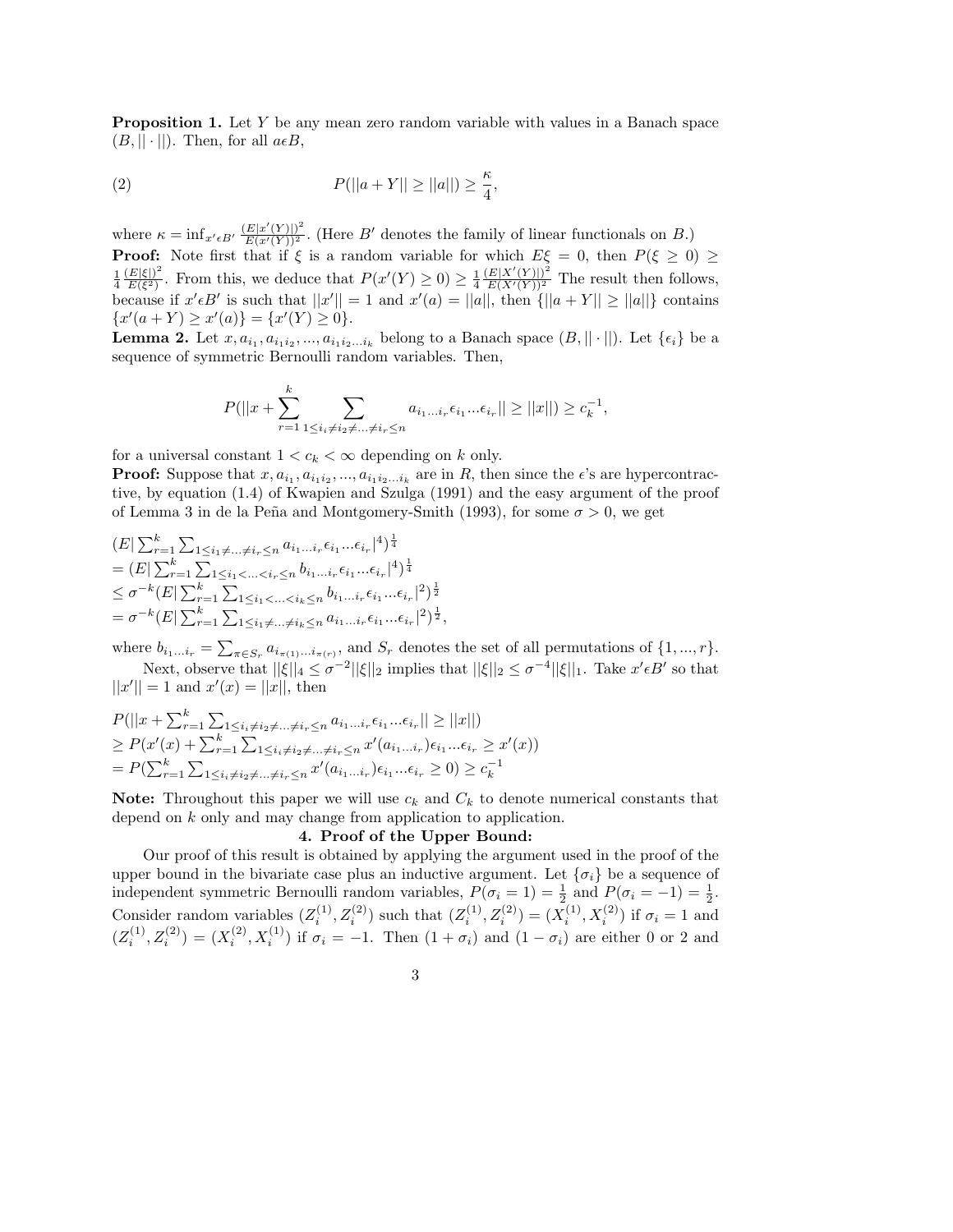these random variables can be used to transform the problem from one involving  $X$ 's to one involving Z's. Let us first illustrate the argument in the case that  $k = 3$ .  $2^3 f_{i_1 i_2 i_3} (Z^{\left( 1 \right)}_{i_1}$  $Z_{i_1}^{(1)}, Z_{i_2}^{(1)}, Z_{i_3}^{(2)}) =$ 

$$
\begin{aligned} & \{ (1 + \sigma_{i_1})(1 + \sigma_{i_2})(1 + \sigma_{i_3})f_{i_1i_2i_3}(X_{i_1}^{(1)}, X_{i_2}^{(1)}, X_{i_3}^{(2)}) \\ & + (1 + \sigma_{i_1})(1 + \sigma_{i_2})(1 - \sigma_{i_3})f_{i_1i_2i_3}(X_{i_1}^{(1)}, X_{i_2}^{(1)}, X_{i_3}^{(1)}) \\ & + (1 + \sigma_{i_1})(1 - \sigma_{i_2})(1 + \sigma_{i_3})f_{i_1i_2i_3}(X_{i_1}^{(1)}, X_{i_2}^{(2)}, X_{i_3}^{(2)}) \end{aligned}
$$

(3)  
\n
$$
+(1 - \sigma_{i_1})(1 + \sigma_{i_2})(1 + \sigma_{i_3})f_{i_1i_2i_3}(X_{i_1}^{(2)}, X_{i_2}^{(1)}, X_{i_3}^{(2)})
$$
\n
$$
+(1 + \sigma_{i_1})(1 - \sigma_{i_2})(1 - \sigma_{i_3})f_{i_1i_2i_3}(X_{i_1}^{(1)}, X_{i_2}^{(2)}, X_{i_3}^{(1)})
$$
\n
$$
+(1 - \sigma_{i_1})(1 + \sigma_{i_2})(1 - \sigma_{i_3})f_{i_1i_2i_3}(X_{i_1}^{(2)}, X_{i_2}^{(1)}, X_{i_3}^{(1)})
$$
\n
$$
+(1 - \sigma_{i_1})(1 - \sigma_{i_2})(1 + \sigma_{i_3})f_{i_1i_2i_3}(X_{i_1}^{(2)}, X_{i_2}^{(2)}, X_{i_3}^{(2)})
$$
\n
$$
+(1 - \sigma_{i_1})(1 - \sigma_{i_2})(1 - \sigma_{i_3})f_{i_1i_2i_3}(X_{i_1}^{(2)}, X_{i_2}^{(2)}, X_{i_3}^{(1)})
$$

where the sign "+" is chosen if the superscript of  $X_i$  agrees with that of  $Z_i$ , and "-" otherwise. Next, set  $T_{n,3} = \sum$  $1\leq i_1\neq i_2\neq i_3\leq n$ 

$$
\{f_{i_1i_2i_3}(X_{i_1}^{(1)}, X_{i_2}^{(1)}, X_{i_3}^{(2)}) + f_{i_1i_2i_3}(X_{i_1}^{(1)}, X_{i_2}^{(1)}, X_{i_3}^{(1)}) + f_{i_1i_2i_3}(X_{i_1}^{(1)}, X_{i_2}^{(2)}, X_{i_3}^{(2)}) + f_{i_1i_2i_3}(X_{i_1}^{(2)}, X_{i_2}^{(1)}, X_{i_3}^{(2)}) + f_{i_1i_2i_3}(X_{i_1}^{(1)}, X_{i_2}^{(2)}, X_{i_3}^{(1)}) + f_{i_1i_2i_3}(X_{i_1}^{(2)}, X_{i_2}^{(1)}, X_{i_3}^{(1)}) + f_{i_1i_2i_3}(X_{i_1}^{(2)}, X_{i_2}^{(2)}, X_{i_3}^{(2)}) + f_{i_1i_2i_3}(X_{i_1}^{(2)}, X_{i_2}^{(2)}, X_{i_3}^{(1)})\}.
$$

Letting  $\mathcal{G}_2 = \sigma(X_i^{(1)})$  $x_i^{(1)}, X_i^{(2)}, i = 1, ..., n$ ) we get

$$
T_{n,3} = 2^3 \sum_{1 \le i_1 \ne i_2 \ne i_3 \le n} E(f_{i_1 i_2 i_3}(Z_{i_1}^{(1)}, Z_{i_2}^{(1)}, Z_{i_3}^{(2)}) | \mathcal{G}_2).
$$

More generally, for any  $1\leq l_1,...,l_k\leq 2,$  one can obtain the expansion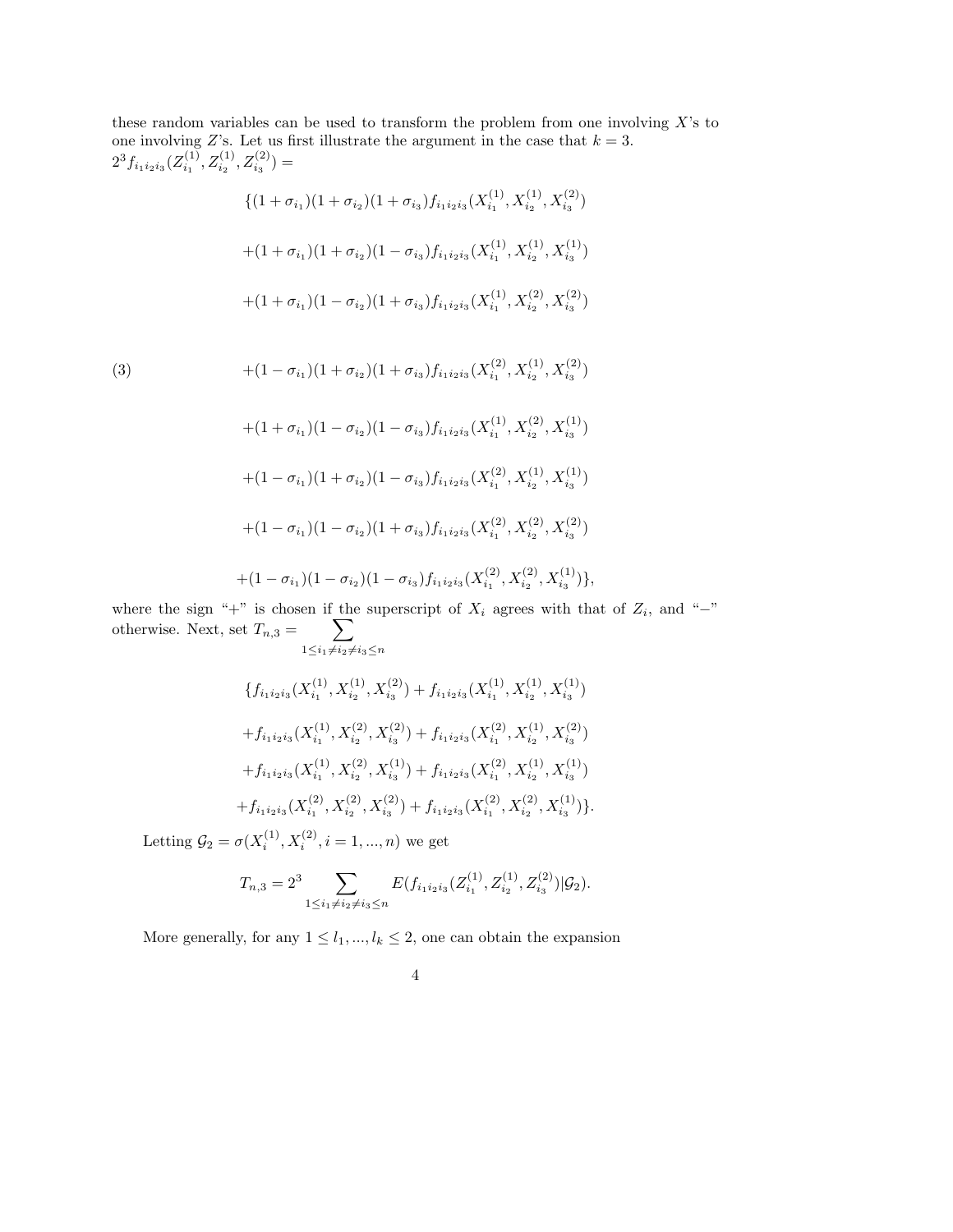$$
2^{k} f_{i_{1}...i_{k}}(Z_{i_{1}}^{(l_{1})},...,Z_{i_{k}}^{(l_{k})})
$$
\n
$$
(4) \qquad = \sum_{1 \leq j_{1},...,j_{k} \leq 2} (1 \pm \sigma_{i_{1}})...(1 \pm \sigma_{i_{k}}) f_{i_{1}...i_{k}}(X_{i_{1}}^{(j_{1})},...,X_{i_{k}}^{(j_{k})}).
$$

The appropriate extension of  $T_{n,3}$  is

$$
T_{n,k} = \sum_{1 \leq i_1 \neq \ldots \neq i_k \leq n} \sum_{1 \leq j_1, \ldots, j_k \leq 2} f_{i_1 \ldots i_k}(X_{i_1}^{(j_1)}, \ldots, X_{i_k}^{(j_k)}).
$$

Again,

$$
T_{n,k} = 2^k \sum_{1 \le i_1 \ne \dots \ne i_k \le n} E(f_{i_1 \dots i_k}(Z_{i_1}^{(l_1)}, ..., Z_{i_k}^{(l_k)}) | \mathcal{G}_2).
$$

From Lemma 1 we get,

$$
P(||\sum_{1 \leq i_1 \neq i_2 \neq \dots \neq i_k \leq n} f_{i_1 \dots i_k}(X_{i_1}^{(1)}, ..., X_{i_k}^{(1)})|| \geq t) \leq
$$
  

$$
3P(3||\sum_{1 \leq i_1 \neq \dots \neq i_k \leq n} \{f_{i_1 \dots i_k}(X_{i_1}^{(1)}, ..., X_{i_k}^{(1)}) + f_{i_1 \dots i_k}(X_{i_1}^{(2)}, ..., X_{i_k}^{(2)})\}|| \geq 2t) =
$$
  

$$
3P(3||T_{n,k} + \sum_{1 \leq i_1 \neq \dots \neq i_k \leq n} f_{i_1 \dots i_k}(X_{i_1}^{(1)}, ..., X_{i_k}^{(1)}) + f_{i_1 \dots i_k}(X_{i_1}^{(2)}, ..., X_{i_k}^{(2)}) - T_{n,k}|| \geq 2t) \leq
$$

$$
\{3P(3||T_{n,k}||\geq t)
$$

$$
+3P(3||\sum_{1\leq i_1\not=\ldots\not=i_k\leq n}\sum_{1\leq j_1,\ldots j_k\leq 2,\ {\rm not\ all\ j' s\ equal}}f_{i_1\ldots i_k}(X_{i_1}^{(j_1)},...,X_{i_k}^{(j_k)})||\geq t)\}
$$

$$
\leq \{3P(3||T_{n,k}||\geq t)
$$

$$
(5) + \sum_{1 \leq j_1, \dots, j_k \leq 2, \text{ not all } j \text{'s equal}} C_k P(C_k || \sum_{1 \leq i_1 \neq \dots \neq i_k \leq n} f_{i_1 \dots i_k} (X_{i_1}^{(j_1)}, \dots, X_{i_k}^{(j_k)}) || \geq t) \}.
$$

(Recall that  $C_k$ ,  $c_k$  are numerical constants that depend on k only and may change from application to application.)

Observe also that using (4) and the fact that the  $\sigma$ 's are independent from the X's, Lemma 2 with  $x = T_{n,k}$  gives for any fixed  $1 \leq l_1, ..., l_k \leq 2$ ,

(6) 
$$
P(2^k||\sum_{1\leq i_1\neq...\neq i_k\leq n}f_{i_1...i_k}(Z_{i_1}^{(l_1)},...,Z_{i_k}^{(l_k)})||\geq ||T_{n,k}|| \, |\mathcal{G}_2|\geq c_k^{-1},
$$

Integrating over  $\{||T_{n,k}|| \ge t\}$  and using the fact that  $\{(X_i^{(1)}\)$  $i_i^{(1)}, X_i^{(2)}$  :  $i = 1, ..., n$  has the same joint distribution as  $\{Z_i^{(1)}\}$  $i^{(1)}_i, Z_i^{(2)}): i = 1, ..., n$  we obtain that

(7) 
$$
P(2^k||\sum_{1\leq i_1\neq...\neq i_k\leq n}f_{i_1...i_k}(X_{i_1}^{(l_1)},...,X_{i_k}^{(l_k)})||\geq t).
$$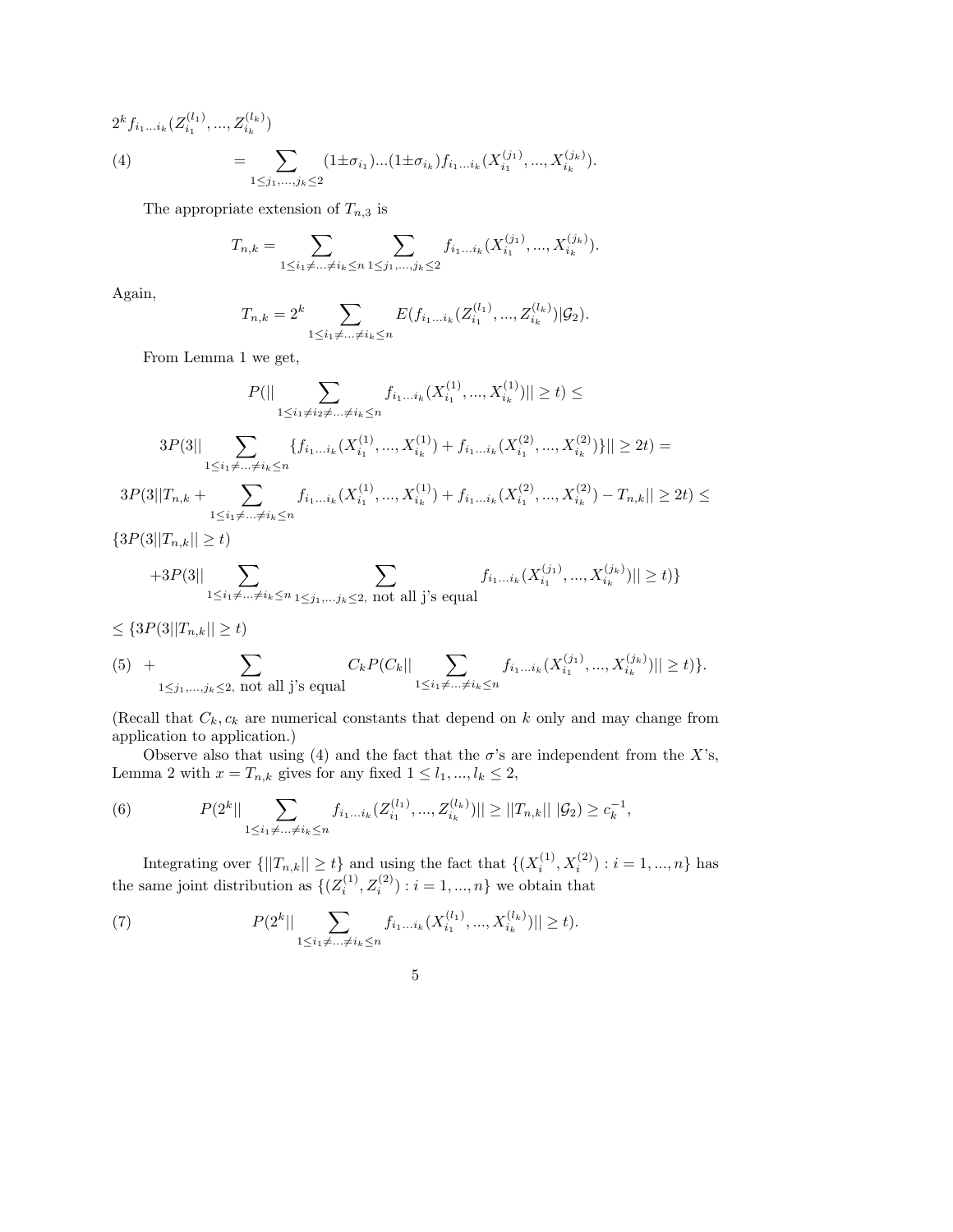$$
= P(2^k || \sum_{1 \le i_1 \ne \dots \ne i_k \le n} f_{i_1 \dots i_k} (Z_{i_1}^{(l_1)}, ..., Z_{i_k}^{(l_k)}) || \ge t) \ge c_k^{-1} P(||T_{n,k}|| \ge t)
$$

It is obvious that the upper bound decoupling inequality holds for the case of Ustatistics of order 1. Assume that it holds for U-statistics of orders  $2, ..., k - 1$ . Putting (5) and (7) together with  $1 \leq l_1, ..., l_k \leq 2$ , not all *l*'s equal we get,  $P(||\sum_{1\leq i_1\neq...\neq i_k\leq n}f_{i_1...i_k}(X_{i_1}^{(1)})$  $\{S_{i_1}^{(1)},...,X_{i_k}^{(1)})\}\geq t\leq \{3P(3||T_{n,k}||\geq t)\}$ 

+ 
$$
\sum_{1 \leq j_1, \dots, j_k \leq 2, \text{ not all } j \text{'s equal}} C_k P(C_k || \sum_{1 \leq i_1 \neq \dots \neq i_k \leq n} f_{i_1 \dots i_k} (X_{i_1}^{(j_1)}, ..., X_{i_k}^{(j_k)}) || \geq t) \}
$$

$$
\leq \sum_{1 \leq j_1, \dots, j_k \leq 2, \text{ not all } j \text{'s equal}} C_k P(C_k || \sum_{1 \leq i_1 \neq \dots \neq i_k \leq n} f_{i_1 \dots i_k}(X_{i_1}^{(j_1)}, ..., X_{i_k}^{(j_k)}) || \geq t)
$$

 $\leq C_k P(C_k || \sum_{1 \leq i_1 \neq ... \neq i_k \leq n} f_{i_1...i_k}(X_{i_1}^{(1)})$  $\vert x_1^{(1)},...,X_{i_k}^{(k)}) \vert \vert \geq t$ ,

where again, the last line follows by the decoupling result for U-statistics of orders  $2, ..., k-1$ of the inductive hypothesis. Since the statement "not all j's equal" means that there are less than  $k$  j's equal, the variables whose j's are equal can be decoupled using (conditionally on the other variables) the decoupling inequalities for U-statistics of order  $2, ..., k - 1$ .

Next we give the proof of the lower bound.

### 5. Proof of the Lower Bound

In order to show the lower bound we require the following result.

**Lemma 3.** Let  $1 \leq l \leq k$ . Then there is a constant  $C_k$  such that

$$
P(||\sum_{1 \le i_1 \ne i_2 \ne \dots \ne i_k \le n} f_{i_1 \dots i_k}(X_{i_1}^{(1)}, X_{i_2}^{(1)}, ..., X_{i_k}^{(1)})|| \ge t)
$$
  

$$
\ge C_k^{-1} P(||\sum_{1 \le i_1 \ne i_2 \ne \dots \ne i_k \le n} \sum_{1 \le j_1, ..., j_k \le l} f_{i_1 \dots i_k}(X_{i_1}^{(j_1)}, X_{i_2}^{(j_2)}, ..., X_{i_k}^{(j_k)})|| \ge C_k t).
$$

**Proof:** Let  $\{\delta_r\}, r = 1, ..., l$ , be a sequence of random variables for which  $P(\delta_r = 1) = \frac{1}{l}$ and  $P(\delta_r = 0) = 1 - \frac{1}{l}$  $\frac{1}{l}$ , and  $\sum_{r=1}^{l} \delta_r = 1$ . Set  $\epsilon_r = \delta_r - \frac{1}{l}$  $\frac{1}{l}$  for  $r = 1, ..., l$ . Then, it is easy to see that there exists  $\sigma_l > 0$  depending only upon l such that for any real number  $x_0$ and any sequence of real constants  $\{a_i\}$ 

(8) 
$$
||x_0 + \sum_{r=1}^l a_r \epsilon_r||_4 \le ||x_0 + \sigma_l^{-1} \sum_{r=1}^l a_r \epsilon_r||_2.
$$

One can also use the results of Section 6.9 of Kwapien and Woyczynski (1992) (Pg. 180, 181) to assert this since the  $\epsilon$ 's satisfy the conditions 1. through 3. stated there.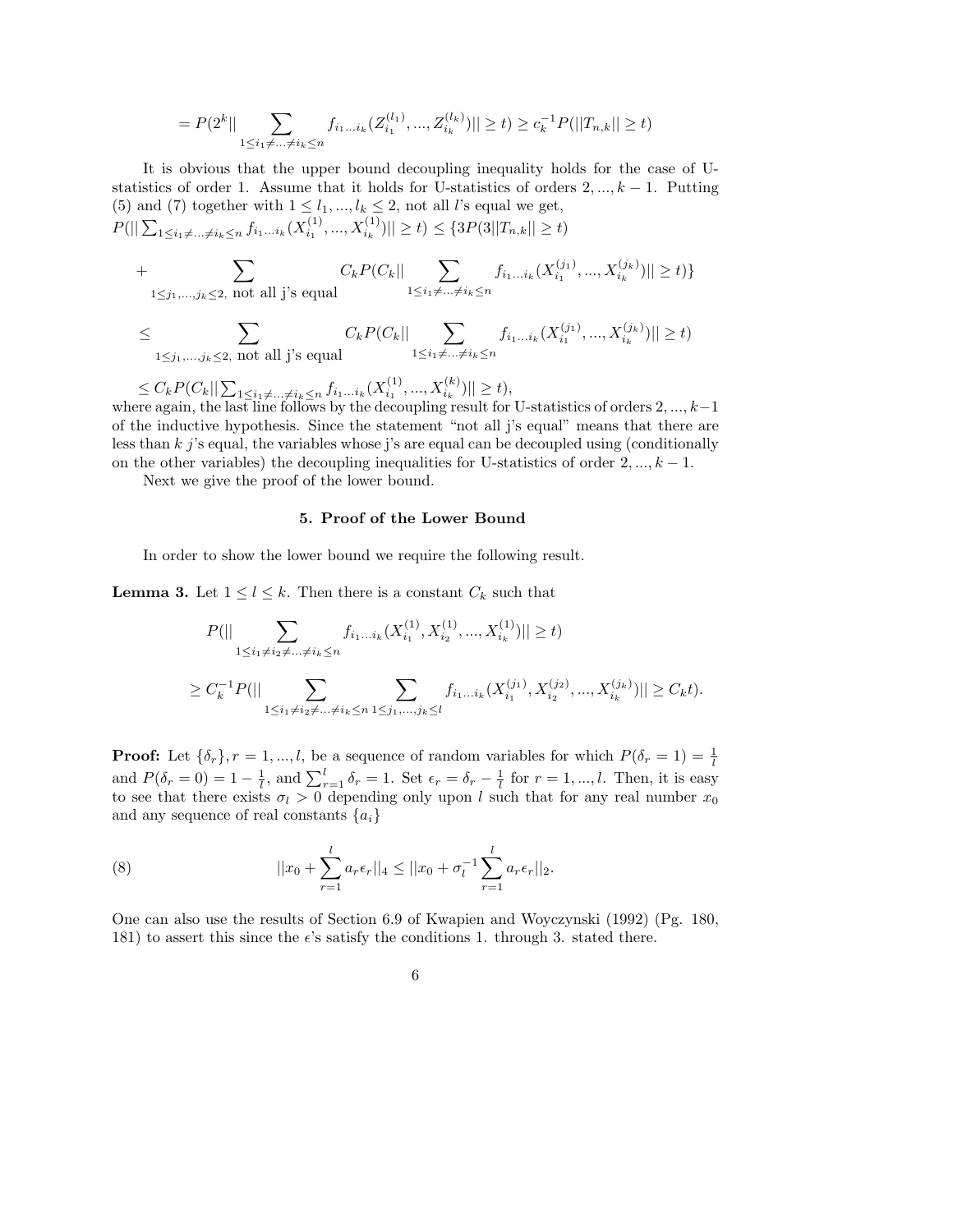Let  $\{(\delta_{i1}, ..., \delta_{il}), i = 1, ..., n\}$  be *n* independent copies of  $(\delta_1, ..., \delta_l)$ . As before, we define

(9) 
$$
\epsilon_{ij} = \delta_{ij} - \frac{1}{l}.
$$

Since the vectors  $\mathcal{E}_i = (\epsilon_{i1}, ..., \epsilon_{il})$  are independent, by an argument given in Kwapien and Szulga (1991), for  $i = 1, ..., n$ , for all constants  $x_0, a_{ij}$  in R,

$$
(10) \t||x_0 + \sum_{i=1}^n \sum_{r=1}^l a_{ir} \epsilon_{ir} ||_4 \le ||x_0 + \sigma_l^{-1} \sum_{i=1}^n \sum_{r=1}^l a_{ir} \epsilon_{ir} ||_2 \le \sigma_l^{-1} ||x_0 + \sum_{i=1}^n \sum_{r=1}^l a_{ir} \epsilon_{ir} ||_2,
$$

and recentering, we obtain

(11) 
$$
||x_0 + \sum_{i=1}^n \sum_{r=1}^l a_{ir} \delta_{ir}||_4 \leq \sigma_l^{-1} ||x_0 + \sum_{i=1}^n \sum_{r=1}^l a_{ir} \delta_{ir}||_2.
$$

Next we use the sequence  $\mathcal{E}_i$ ,  $i = 1, ..., n$  in defining the analogue of the Z's used in our proof of the upper bound.

For each *i*, let  $Z_i = X_i^{(j)}$  $i^{(j)}$  if  $\delta_{ij} = 1$ . Then,  $\{Z_i, i = 1, ..., n\}$  has the same joint distribution as  $\{X_i^{(1)}\}$  $i^{(1)}$ ,  $i = 1, ..., n$ } and

$$
f_{i_1...i_k}(Z_{i_1},...,Z_{i_k}) = \sum_{1 \leq j_1,j_2,...,j_k \leq l} \delta_{i_1j_1}...\delta_{i_kj_k} f_{i_1...i_k}(X_{i_1}^{(j_1)},...,X_{i_k}^{(j_k)}).
$$

The fact that  $E\delta_{i_rj_r} = \frac{1}{l}$  $\frac{1}{l}$  for all  $i_r, j_r$  gives,

$$
E(f_{i_1...i_k}(Z_{i_1},...,Z_{i_k})|\mathcal{G}_l) = (\frac{1}{l})^k \sum_{1 \leq j_1,...,j_k \leq l} f_{i_1...i_k}(X_{i_1}^{(j_1)},...,X_{i_k}^{(j_k)}),
$$

where  $\mathcal{G}_l = \sigma((X_i^{(1)})$  $i^{(1)},...,X_i^{(l)}), i=1,...,n).$ Let  $U_n = \sum_{1 \leq i_1 \neq i_2 \neq ... \neq i_k \leq n} f_{i_1 i_2 ... i_k} (Z_{i_1}, ..., Z_{i_k})$ 

$$
= \sum_{1 \leq i_1 \neq i_2 \neq \ldots \neq i_k \leq n} \sum_{1 \leq j_1, \ldots, j_k \leq l} \delta_{i_1 j_1} \ldots \delta_{i_k j_k} f_{i_1 \ldots i_k} (X_{i_1}^{(j_1)}, \ldots, X_{i_k}^{(j_k)}).
$$

Let  $\mathcal{D}_i = (\delta_{i1}, \ldots, \delta_{il})$ . Since the D's are independent of the X's, if we let  $g_{i_1...i_k}(\mathcal{D}_{i_1},...,\mathcal{D}_{i_k})$ 

$$
= \sum_{1 \leq j_1, \ldots, j_k \leq l} \delta_{i_1 j_1} \ldots \delta_{i_k j_k} f_{i_1 \ldots i_k} (X_{i_1}^{(j_1)}, \ldots, X_{i_k}^{(j_k)}).
$$

then, since

$$
f_{i_1...i_k}(X_{i_1},...,X_{i_k}) = f_{i_{(\pi(1))}...i_{(\pi(k))}}(X_{i_{\pi(1)}},...,X_{i_{\pi(k)}}),
$$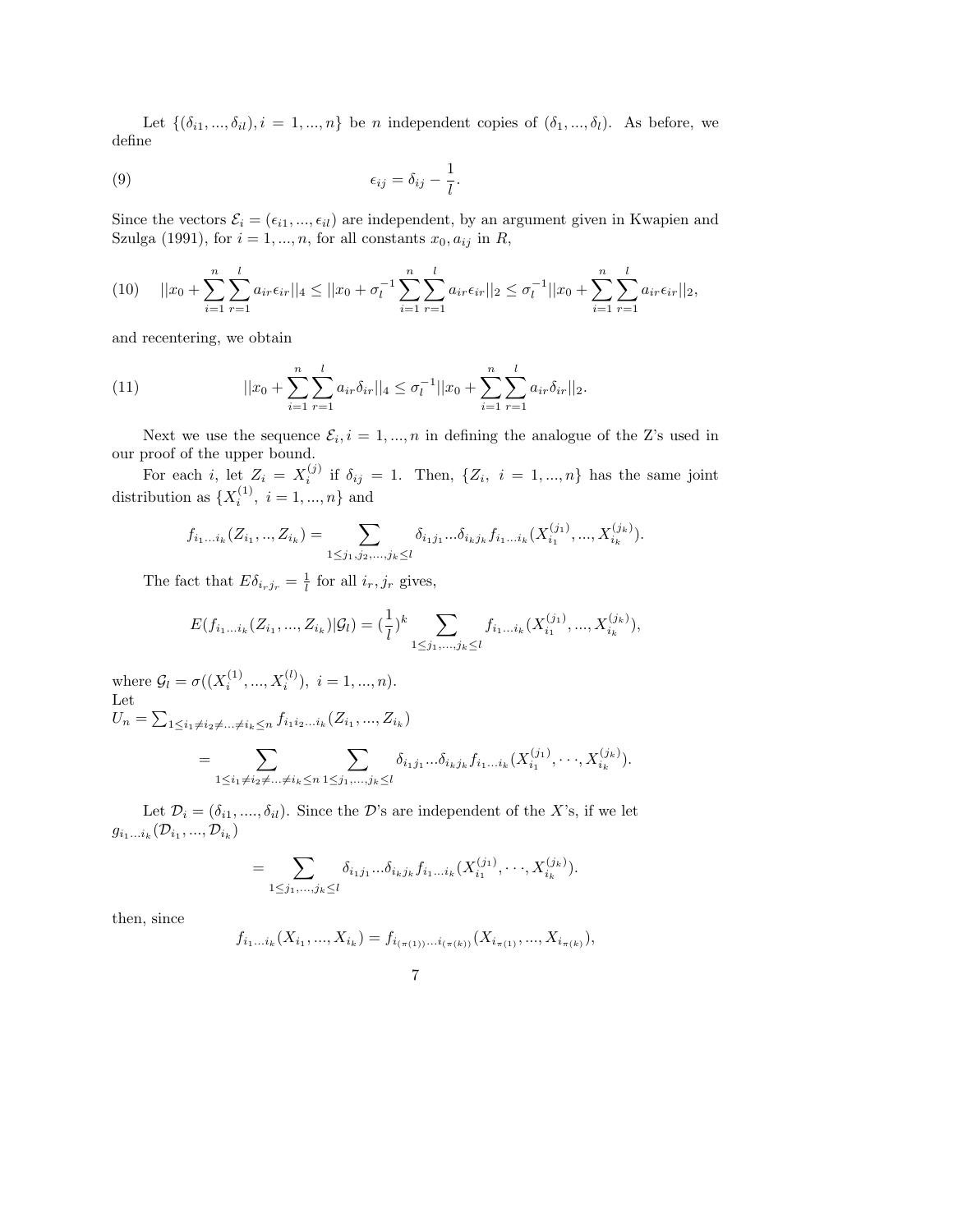we have that,

$$
g_{i_1...i_k}(\mathcal{D}_{i_1},...,\mathcal{D}_{i_k})=g_{i_{(\pi(1))}...i_{(\pi(k))}}(\mathcal{D}_{i_{\pi(1)}},...,\mathcal{D}_{i_{\pi(k)}}).
$$

Therefore, the two sided decoupling inequality in de la Peña (1992) can be applied and, for every convex increasing function  $\Phi$ , every  $\mathcal{G}_l$ -measurable function T, and k independent copies  $\mathcal{D}_i^{(r)}$  $i_i^{(r)}$ ,  $r = 1, ..., k$  of  $\mathcal{D}_i$  there exists numerical constants  $A_k$ ,  $B_k$  so that

$$
E(\Phi(A_k||T + \sum_{1 \leq i_1 \neq i_2 \neq \dots \neq i_k \leq n} g_{i_1 \dots i_k}(\mathcal{D}_{i_1}, \dots, \mathcal{D}_{i_k})||)|\mathcal{G}_l)
$$
  

$$
\leq E(\Phi(||T + \sum_{1 \leq i_1 \neq i_2 \neq \dots \neq i_k \leq n} g_{i_1 \dots i_k}(\mathcal{D}_{i_1}^{(1)}, \dots, \mathcal{D}_{i_k}^{(k)})||)|\mathcal{G}_l)
$$
  

$$
\leq E(\Phi(B_k||T + \sum_{1 \leq i_1 \neq i_2 \neq \dots \neq i_k \leq n} g_{i_1 \dots i_k}(\mathcal{D}_{i_1}, \dots, \mathcal{D}_{i_k})||)|\mathcal{G}_l).
$$

This result with (11) shows that conditionally on  $\mathcal{G}_l$ 

(12) 
$$
||U_n - T_n||_4 \le \sigma_l^{-k} \frac{B_k}{A_k} ||U_n - T_n||_2,
$$

where

$$
T_n = E(U_n | \mathcal{G}_l) = \left(\frac{1}{l}\right)^k \sum_{1 \le i_1 \ne i_2 \ne \dots \ne i_k \le n} \sum_{1 \le j_1, \dots, j_k \le l} f_{i_1 \dots i_k}(X_{i_1}^{(j_1)}, X_{i_2}^{(j_2)}, \dots, X_{i_k}^{(j_k)}).
$$

(See also the proofs of Lemma 2 and Lemma 6.5.1 of Kwapien and Woyczynski (1992)). Thus we have that,

(13) 
$$
P(||U_n|| \ge ||T_n|| |\mathcal{G}_l) \ge c_k^{-1}.
$$

This follows from the use of (12) and Proposition 1 with  $a = T_n$  and  $Y = U_n - T_n$ . We also use the fact that for any random variable  $\xi$  and positive constant c,  $||\xi||_4 \le c||\xi||_2$ implies that  $||\xi||_2 \leq c^2 ||\xi||_1$  (See also the proof of Lemma 2 for the approach to transfer the problem from one on Banach space valued random variables to one on real valued).

Integrating (13) over the set  $\{||T_n|| \ge t\}$  we get  $P(||\sum_{1\leq i_1\neq i_2\neq...\neq i_k\leq n}f_{i_1...i_k}(X_{i_1}^{(1)})$  $\vert x_1^{(1)}, X_{i_2}^{(1)}, ..., X_{i_k}^{(1)}) \vert \vert \geq t$ 

$$
= P(|| \sum_{1 \le i_1 \ne i_2 \ne \dots \ne i_k \le n} f_{i_1 \dots i_k} (Z_{i_1}, Z_{i_2}, \dots, Z_{i_k}) || \ge t)
$$

$$
\geq c_k^{-1} P(C_k || \sum_{1 \leq i_1 \neq i_2 \neq \ldots \neq i_k \leq n} \sum_{1 \leq j_1, \ldots, j_k \leq l} f_{i_1 \ldots i_k}(X_{i_1}^{(j_1)}, X_{i_2}^{(j_2)}, \ldots, X_{i_k}^{(j_k)}) || \geq t),
$$

and Lemma 3 is proved.

8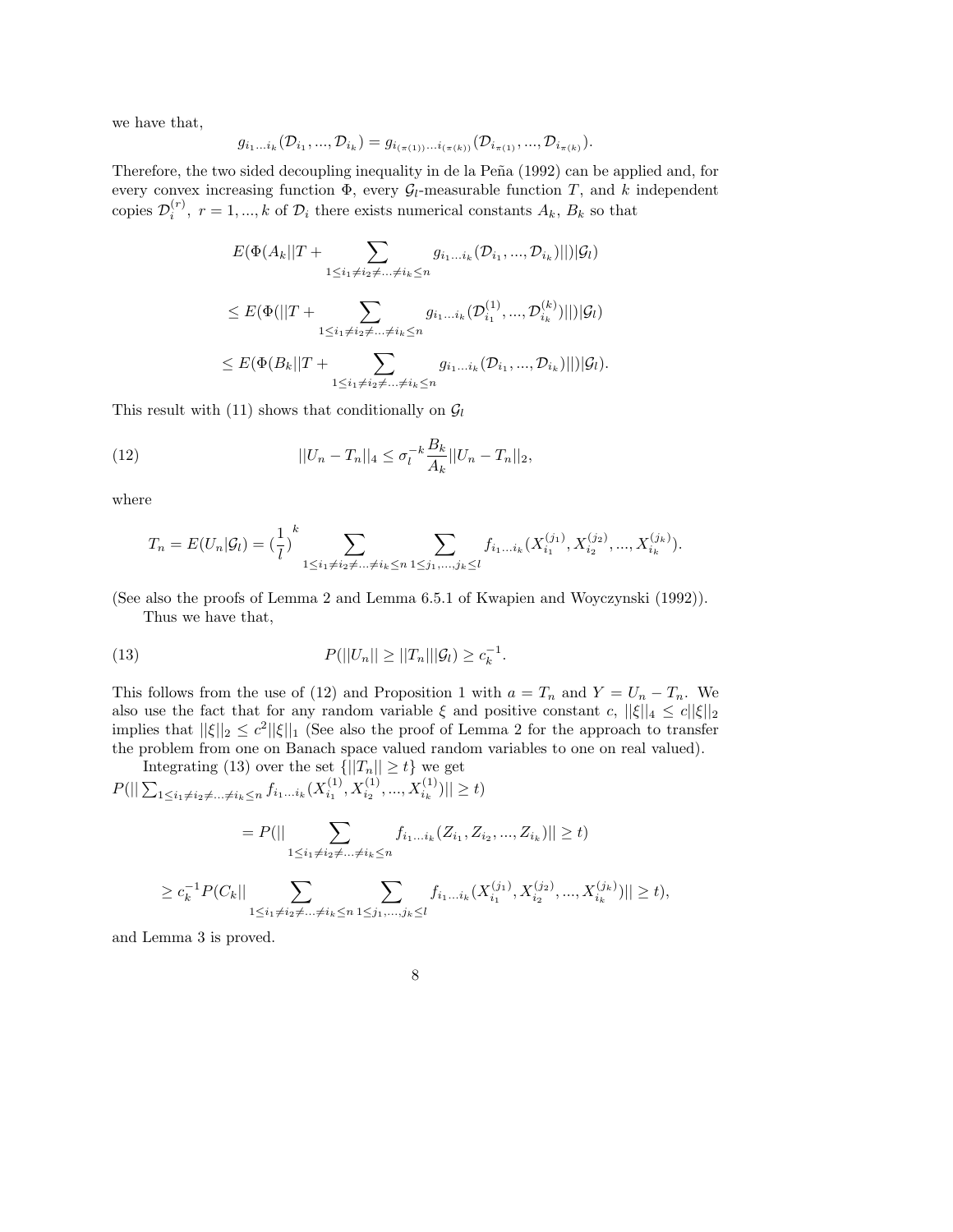The end of the proof of the lower bound follows by using induction and the iterative procedure introduced to obtain the proof of the lower bound multivariate decoupling inequality in de la Peña (1992). We give a different expression of the same proof, motivated by ideas from de la Peña, Montgomery-Smith and Szulga (1992). We will use  $S_k$  to denote the set of permutations of  $\{1, ..., k\}$ .

The Mazur-Orlicz formula tells us that for any  $1\leq j_1,...,j_k\leq k$  that

$$
\sum_{0 \leq \delta_1, \ldots, \delta_k \leq 1} (-1)^{k-\delta_1-\ldots-\delta_k} \delta_{j_1} \ldots \delta_{j_k}
$$

is 0 unless  $j_1, ..., j_k$  is a permutation of  $1, ..., k$ , in which case it is 1. Hence

$$
\sum_{\pi \in S_k} f_{i_1...i_k} (X_{i_1}^{(\pi(1))}, \dots, X_{i_k}^{(\pi(k))})
$$
\n
$$
= \sum_{0 \le \delta_1, \dots, \delta_k \le 1} (-1)^{k - \delta_1 - \dots - \delta_k} \sum_{1 \le j_1, \dots, j_k \le k} \delta_{j_1} \dots \delta_{j_k} f_{i_1...i_k} (X_{i_1}^{(j_1)}, \dots, X_{i_k}^{(j_k)}).
$$

By the symmetry properties on  $f$ ,

$$
\sum_{1 \leq i_1 \neq \ldots \neq i_k \leq n} f_{i_1 \ldots i_k}(X_{i_1}^{(1)}, \ldots, X_{i_k}^{(k)})
$$
\n
$$
= \frac{1}{k!} \sum_{1 \leq i_1 \neq \ldots \neq i_k \leq n} \sum_{0 \leq \delta_1, \ldots, \delta_k \leq 1} (-1)^{k-\delta_1-\ldots-\delta_k} \sum_{1 \leq j_1, \ldots, j_k \leq k} \delta_{j_1} \ldots \delta_{j_k} f_{i_1 \ldots i_k}(X_{i_1}^{(j_1)}, \ldots, X_{i_k}^{(j_k)}).
$$

Therefore,

$$
\Pr(\|\sum_{1\leq i_1\neq\ldots\neq i_k\leq n} f_{i_1\ldots i_k}(X_{i_1}^{(1)},\ldots,X_{i_k}^{(k)})\| \geq t)
$$
\n
$$
\leq \sum_{0\leq\delta_1,\ldots,\delta_k\leq 1} \Pr(\|\sum_{1\leq i_1\neq\ldots\neq i_k\leq n} \sum_{1\leq j_1,\ldots,j_k\leq k} \delta_{j_1}\ldots\delta_{j_k} f_{i_1\ldots i_k}(X_{i_1}^{(j_1)},\ldots,X_{i_k}^{(j_k)})\| \geq k!t/2^k)
$$
\n
$$
= \sum_{l=1}^k {k \choose l} \Pr(\|\sum_{1\leq i_1\neq\ldots\neq i_k\leq n} \sum_{1\leq j_1,\ldots,j_k\leq l} f_{i_1\ldots i_k}(X_{i_1}^{(j_1)},\ldots,X_{i_k}^{(j_k)})\| \geq k!t/2^k),
$$

and this combined with Lemma 3 is sufficient to show the result.